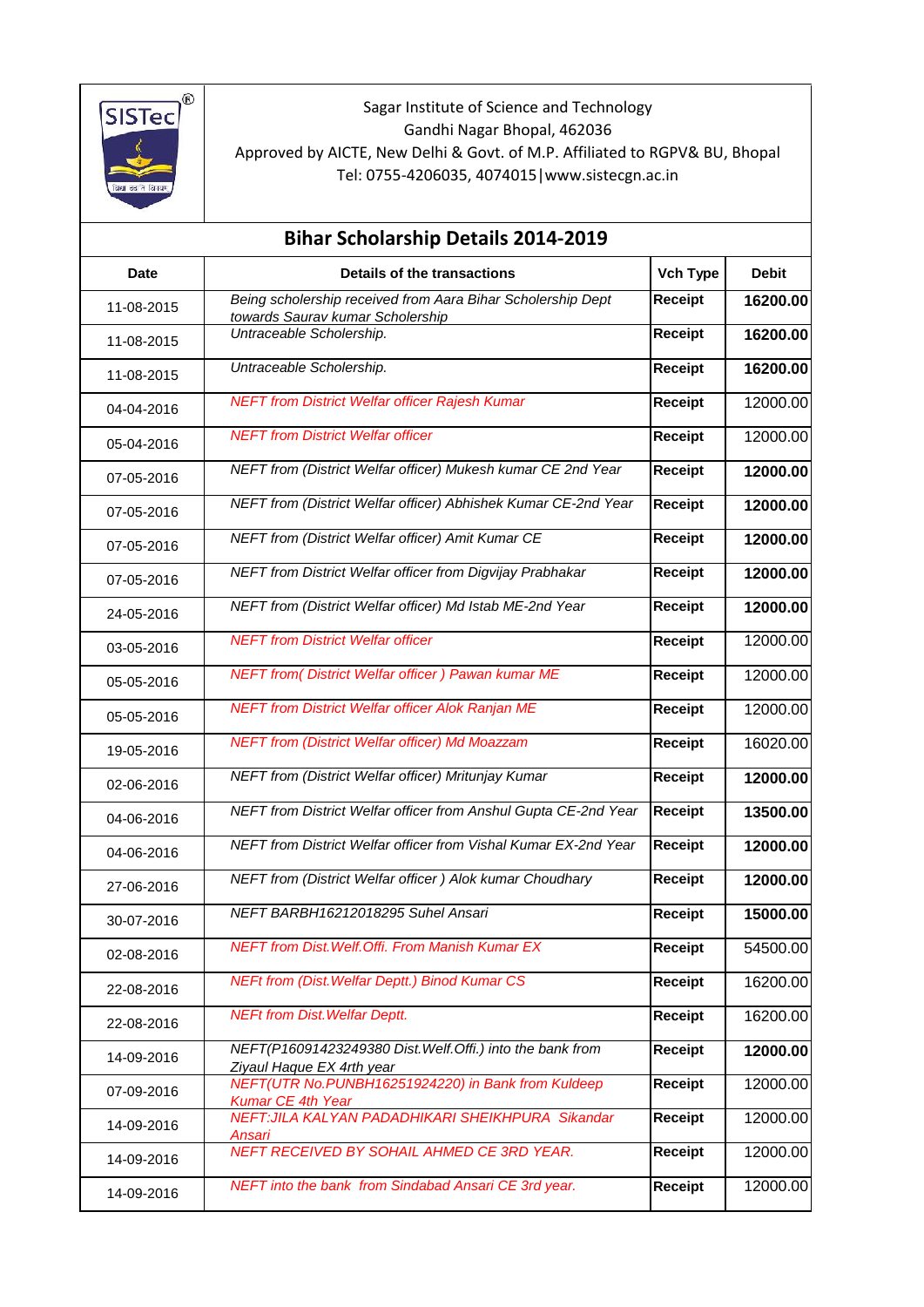| <b>Date</b> | Details of the transactions                                                        | Vch Type       | <b>Debit</b> |
|-------------|------------------------------------------------------------------------------------|----------------|--------------|
| 14-09-2016  | <b>NEFT in Bank from Shahid Alam CE 2nd Year</b>                                   | <b>Receipt</b> | 12000.00     |
| 13-10-2016  | NEFT: District Welfare Officer. MD Farhan Ashraf                                   | <b>Receipt</b> | 12000.00     |
| 01-10-2016  | NEFT (N 275160192418390 Dist. Welf. Off.) by Arjun Kumar EC<br>4th year.           | <b>Receipt</b> | 12000.00     |
| 01-10-2016  | NEFT (IBKL161001299260 Dist. Welfare Off.) from Md. Farhan<br>Ashraf CE IIIrd Year | <b>Receipt</b> | 12000.00     |
| 11-11-2016  | NEFT AXTB163168997554 towords to akbar bismil from CE-2nd<br>year.                 | <b>Receipt</b> | 12000.00     |
| 16-11-2016  | NEFT to AXTB163210114761 Distroct Welfare                                          | <b>Receipt</b> | 12000.00     |
| 25-11-2016  | NEFT-BKIDB16309472562-ZILA KALYAN PADADHIK                                         | Receipt        | 12000.00     |
| 02-11-2016  | NEFT (BKIDB16309472562) from Lalan Kumar DC 1st Year                               | <b>Receipt</b> | 12000.00     |
| 04-11-2016  | NEFT(BKIDB16309493785) from Sandeep Kumar EC-4th Year                              | <b>Receipt</b> | 12000.00     |
| 01-12-2016  | NEFT to Dist. Welfare Champaran                                                    | <b>Receipt</b> | 18360.00     |
| 20-12-2016  | NEFT (BKIDN16342472732) From Mayank Singh CS 1st Year                              | <b>Receipt</b> | 23000.00     |
| 21-12-2016  | NEFT to Dist. Welfare Siwan (AXTB163568895661)                                     | <b>Receipt</b> | 22300.00     |
| 22-12-2016  | NEFT (N356160221583303) into the bank from Vishal Kumar<br>Gupta CE 3rd Year       | Receipt        | 12000.00     |
| 27-12-2016  | NEFT (AXTB163620203766) from Animesh Newton CE-2nd Year                            | <b>Receipt</b> | 12000.00     |
| 09-12-2016  | <b>NEFT from (Dist Welfare) Diwakar Sharma</b>                                     | <b>Receipt</b> | 12000.00     |
| 09-12-2016  | <b>NEFT</b> from Dist Welfare                                                      | <b>Receipt</b> | 12000.00     |
| 21-12-2016  | <b>NEFT from Pappu Kumar ME 4th Year</b>                                           | <b>Receipt</b> | 12000.00     |
| 03-01-2017  | NEFT from AXTB170032525516 Dist Welfare                                            | <b>Receipt</b> | 12000.00     |
| 03-01-2017  | NEFT from AXTB170032525561 Dist Welfare                                            | Receipt        | 12000.00     |
| 18-01-2017  | NEFT(INKL170118064580) from Vikas Kumar EC-2nd Year                                | <b>Receipt</b> | 12000.00     |
| 21-01-2017  | NEFT(PUNB17021611479) from md. Gulrez Alam EX-4rth year.                           | <b>Receipt</b> | 59200.00     |
| 07-02-2017  | NEFT UTIBH17038079158 from Samir Ahmad CE 4th Year                                 | Receipt        | 12000.00     |
| 18-02-2017  | NEFT from AXTB170496069535 Dist Welfare                                            | <b>Receipt</b> | 12000.00     |
| 08-03-2017  | NEFT from Abhishek Kumar ME-3rd year.                                              | <b>Receipt</b> | 12000.00     |
| 15-05-2017  | NEFT-IBKL170515110475-DISTRICT WELFARE OFF<br>by kajal kumari B.Pharma             | <b>Receipt</b> | 54180.00     |
| 30-05-2017  | NEFT-AXTB171503232815-DISTT WELFARE OFFICE                                         | <b>Receipt</b> | 12000.00     |
| 20-07-2017  | NEFT: DISTRICT WELFARE OFFICER NALANDA                                             | <b>Receipt</b> | 16020.00     |
| 06-09-2017  | NEFT-000009411691-DISTRICT WELFARE OFFICER PATNA                                   | <b>Receipt</b> | 26400.00     |
| 31-10-2017  | NEFT-AXTB173041216893-DISTT WELFARE OFFICER MOTIHA                                 | <b>Receipt</b> | 12000.00     |
| 15-02-2018  | NEFT-AXTB180460489984-DWO                                                          | <b>Receipt</b> | 12000.00     |
| 04-04-2018  | being scholarship recd from district welfare office by UTR<br>No.IBKL180404151055  | <b>Receipt</b> | 12000.00     |
| 26-04-2018  | being scholarship recd from district welfare office by UTR<br>No.BD18042663516772  | <b>Receipt</b> | 12000.00     |